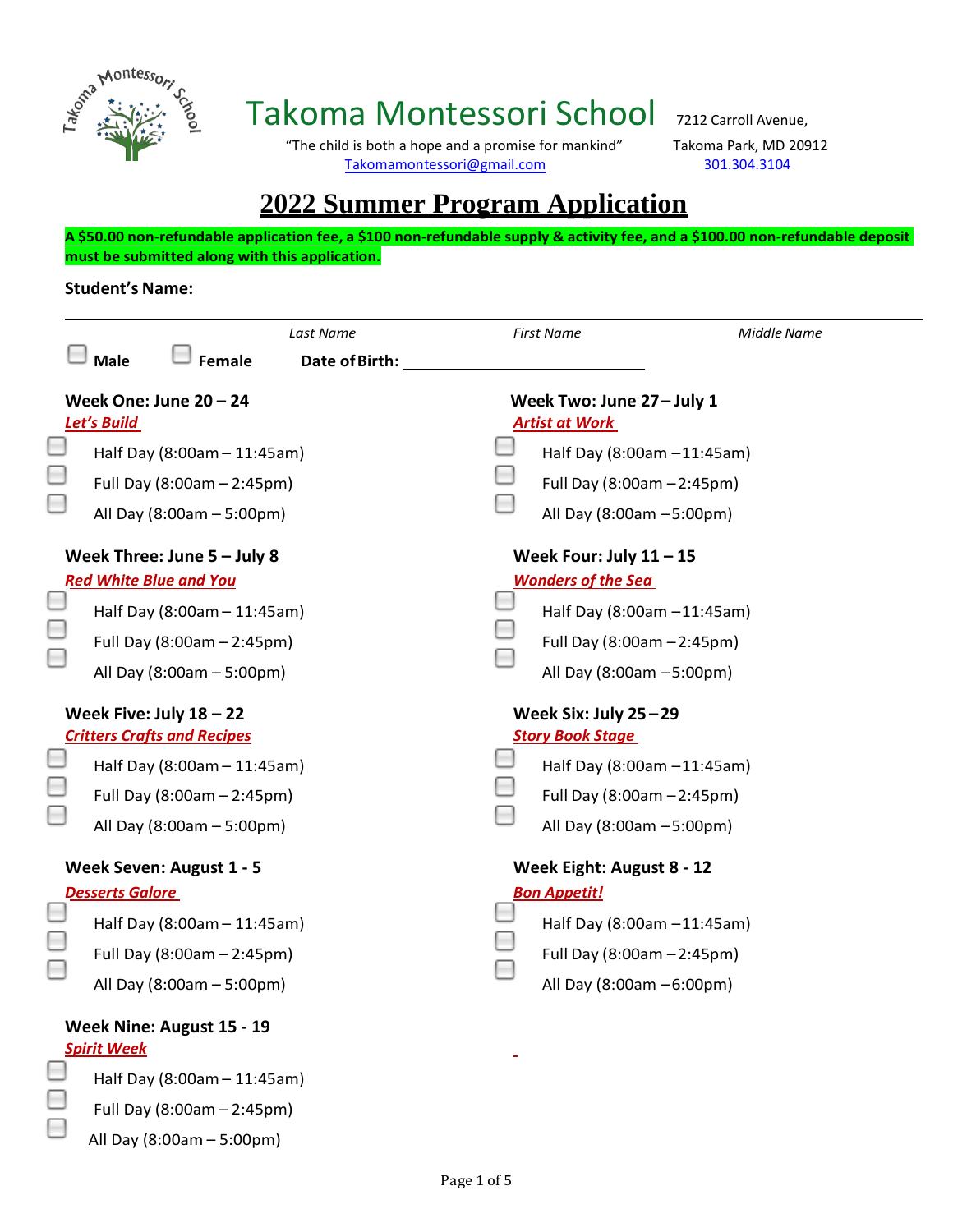|                                  | Home Address: North Parties and Secretary Address and Secretary Address and Secretary Address and Secretary Address and Secretary Address and Secretary Address and Secretary Address and Address and Address and Address and |                                                                                                           |       |        |
|----------------------------------|-------------------------------------------------------------------------------------------------------------------------------------------------------------------------------------------------------------------------------|-----------------------------------------------------------------------------------------------------------|-------|--------|
|                                  | Street                                                                                                                                                                                                                        | City                                                                                                      | State | Zip    |
|                                  |                                                                                                                                                                                                                               |                                                                                                           |       |        |
|                                  |                                                                                                                                                                                                                               |                                                                                                           |       |        |
|                                  |                                                                                                                                                                                                                               |                                                                                                           |       |        |
|                                  |                                                                                                                                                                                                                               |                                                                                                           |       |        |
|                                  |                                                                                                                                                                                                                               |                                                                                                           |       |        |
|                                  |                                                                                                                                                                                                                               |                                                                                                           |       |        |
|                                  |                                                                                                                                                                                                                               | Marital Status: __ Married __ Single __ Divorced __ Widowed __ Separated                                  |       |        |
|                                  |                                                                                                                                                                                                                               |                                                                                                           |       |        |
|                                  |                                                                                                                                                                                                                               |                                                                                                           |       |        |
|                                  |                                                                                                                                                                                                                               |                                                                                                           |       |        |
|                                  |                                                                                                                                                                                                                               |                                                                                                           |       |        |
|                                  |                                                                                                                                                                                                                               |                                                                                                           |       |        |
|                                  |                                                                                                                                                                                                                               | Marital Status: ___ Married ___ Single ___ Divorced ___ Widowed ___ Separated                             |       |        |
| <b>Applicant is living with:</b> |                                                                                                                                                                                                                               |                                                                                                           |       |        |
|                                  |                                                                                                                                                                                                                               | $\Box$ Both Parents $\Box$ Father only $\Box$ Mother only $\Box$ Other (please specify)                   |       |        |
|                                  | School correspondence should be sent to:                                                                                                                                                                                      |                                                                                                           |       |        |
|                                  |                                                                                                                                                                                                                               | $\Box$ Both Parents $\Box$ Father only $\Box$ Mother only $\Box$ Other (please specify)                   |       |        |
|                                  | Please indicate who is responsible for school related decisions:                                                                                                                                                              |                                                                                                           |       |        |
|                                  |                                                                                                                                                                                                                               | $\square$ Both Parents $\;\square$ Father only $\;\square$ Mother only $\;\square$ Other (please specify) |       |        |
|                                  | Please indicate who is responsible for school bills:                                                                                                                                                                          |                                                                                                           |       |        |
|                                  |                                                                                                                                                                                                                               | $\Box$ Both Parents $\Box$ Father only $\Box$ Mother only $\Box$ Other (please specify)                   |       |        |
|                                  | Please indicate who has custody of the applicant:                                                                                                                                                                             |                                                                                                           |       |        |
|                                  |                                                                                                                                                                                                                               | $\Box$ Both Parents $\Box$ Father only $\Box$ Mother only $\Box$ Other (please specify)                   |       |        |
| <b>Sibling Information:</b>      |                                                                                                                                                                                                                               |                                                                                                           |       |        |
| Name                             | Age                                                                                                                                                                                                                           | Grade                                                                                                     |       | School |
| Name                             | Age                                                                                                                                                                                                                           | Grade                                                                                                     |       | School |

 **Student Information:**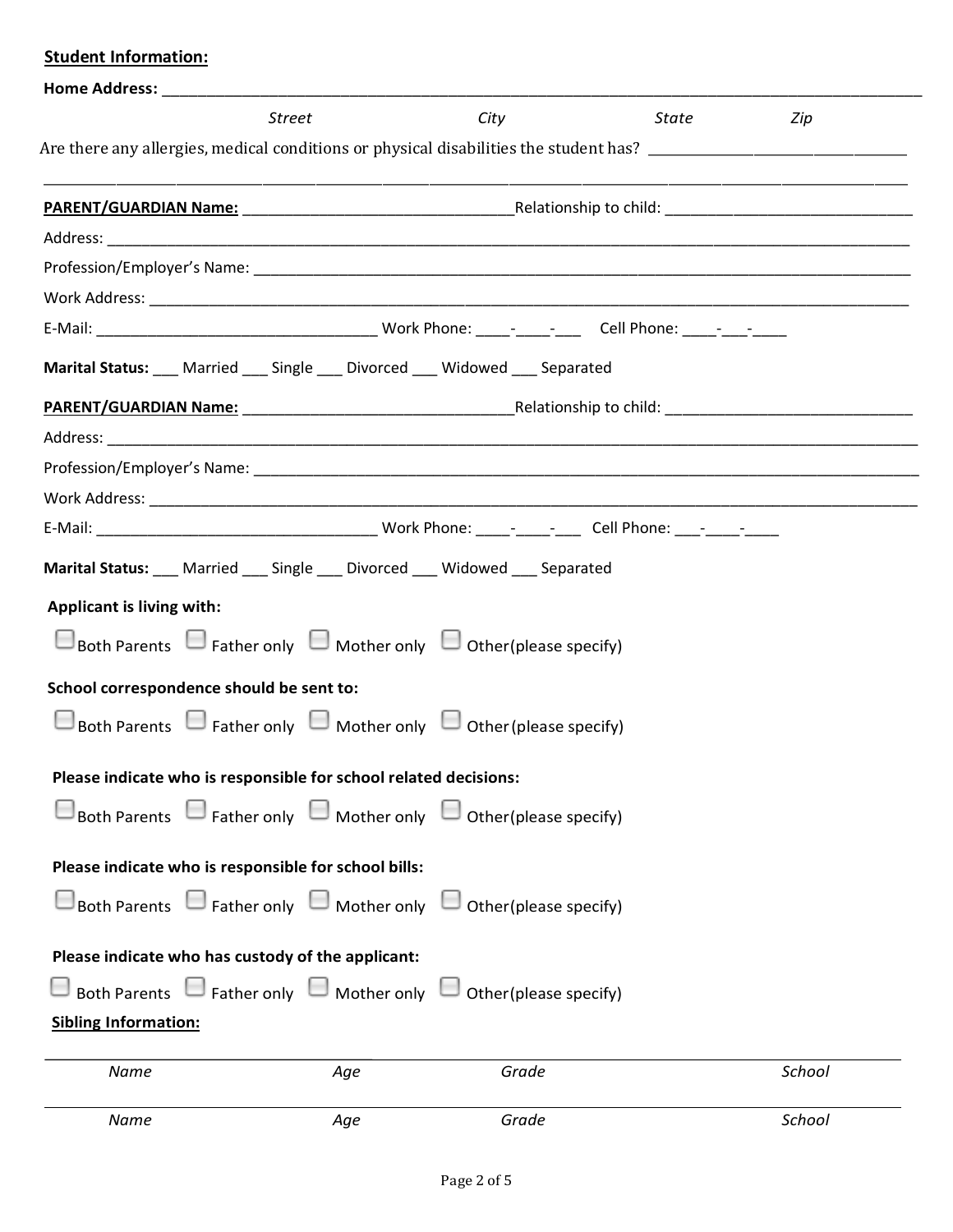- **1. Please explain your child in a few words.**
- **2. Please explain what activities your childenjoys.**

**3. Please explain what activities your child has difficultydoing.** 

**4. How did you learn about the TMS SummerProgram?**

## **TMS Summer Program Policy & Fee Agreement**

1. **Application Fee:** The **non-refundable** \$50.00 application fee must be submitted with this application.

2. **Deposit:** A \$100.00 **non-refundable** deposit must be submitted with this application.

3. **Supply & Activity Fee:** A \$100.00 supply and activity fee for all children must be submitted with the June 1, 2022 payment. The supply and activity fee covers in-house field trips as well as daily snacks andsupplies.

\_\_\_\_\_\_\_\_\_\_\_\_\_\_\_\_\_\_\_\_\_\_\_\_\_\_\_\_\_\_\_\_\_\_\_\_\_\_\_\_\_\_\_\_\_\_\_\_\_\_\_\_\_\_\_\_\_\_\_\_\_\_\_\_\_\_\_\_\_\_\_\_\_\_\_\_\_\_\_\_\_\_\_\_\_\_\_\_\_\_\_\_\_\_\_

\_\_\_\_\_\_\_\_\_\_\_\_\_\_\_\_\_\_\_\_\_\_\_\_\_\_\_\_\_\_\_\_\_\_\_\_\_\_\_\_\_\_\_\_\_\_\_\_\_\_\_\_\_\_\_\_\_\_\_\_\_\_\_\_\_\_\_\_\_\_\_\_\_\_\_\_\_\_\_\_\_\_\_\_\_\_\_\_\_\_\_\_\_\_\_

\_\_\_\_\_\_\_\_\_\_\_\_\_\_\_\_\_\_\_\_\_\_\_\_\_\_\_\_\_\_\_\_\_\_\_\_\_\_\_\_\_\_\_\_\_\_\_\_\_\_\_\_\_\_\_\_\_\_\_\_\_\_\_\_\_\_\_\_\_\_\_\_\_\_\_\_\_\_\_\_\_\_\_\_\_\_\_\_\_\_\_\_\_\_\_

\_\_\_\_\_\_\_\_\_\_\_\_\_\_\_\_\_\_\_\_\_\_\_\_\_\_\_\_\_\_\_\_\_\_\_\_\_\_\_\_\_\_\_\_\_\_\_\_\_\_\_\_\_\_\_\_\_\_\_\_\_\_\_\_\_\_\_\_\_\_\_\_\_\_\_\_\_\_\_\_\_\_\_\_\_\_\_\_\_\_\_\_\_\_\_\_\_\_\_

4. **Payments:** If you are signing up for 1 to 5 weeks of the TMS Summer Program, full payment will be due on June 1, 2022. If you are signing up for 6 to 9 weeks of the TMS Summer Program your fees will be divided into two payments. The first payment will be due on June 1, 2022 and the second payment will be due on July 1, 2022.

5. **Late Fee:** There is a late fee of 5% (per month) of the amount due for a payment more than 3 days late. Payments 10 days ormore in arrears will result in the dismissal of your child from the program.

6. **Return Check Fee:** There is a \$75.00 fee for payments returned due to insufficient funds. If a check is returned for insufficient funds, yourfuture payments will need to be in the form of a bank check.

7. **Payment Options:** Payment may be made by cash or check. To TMS. We do not accept debit or credit cards.

8. **Financial Obligations:** Contracts are to ensure the stability of the program and are strictly enforced. Takoma Montessori School will not refund fees or cancel unpaid obligations if the applicant withdraws anytime during the 10 weeks of the TMS Summer Program. You are still contractually responsible for the balance of the fees owed.

9. **Collection Fees:** In the event that the school undertakes collection procedures with respect to this contract, the parents/guardians will be responsible for and agree to pay the school all costs of collection, including but not limited to court costs and attorneys'fees.

10.**Program Dismissal Policy:** The TMS Summer Program reserves the right to dismiss, without refund, any applicant for inappropriate or unsafe conduct.

11.**Cancellation Policy:** The TMS Summer Program reserves the right to cancel any programs orservices due to insufficient interest.

12. Early Arrival: The Summer Program starts at 8:00am. Due to legal issues, staff cannot allow any child to enter the building before the opening time of 8:00am.